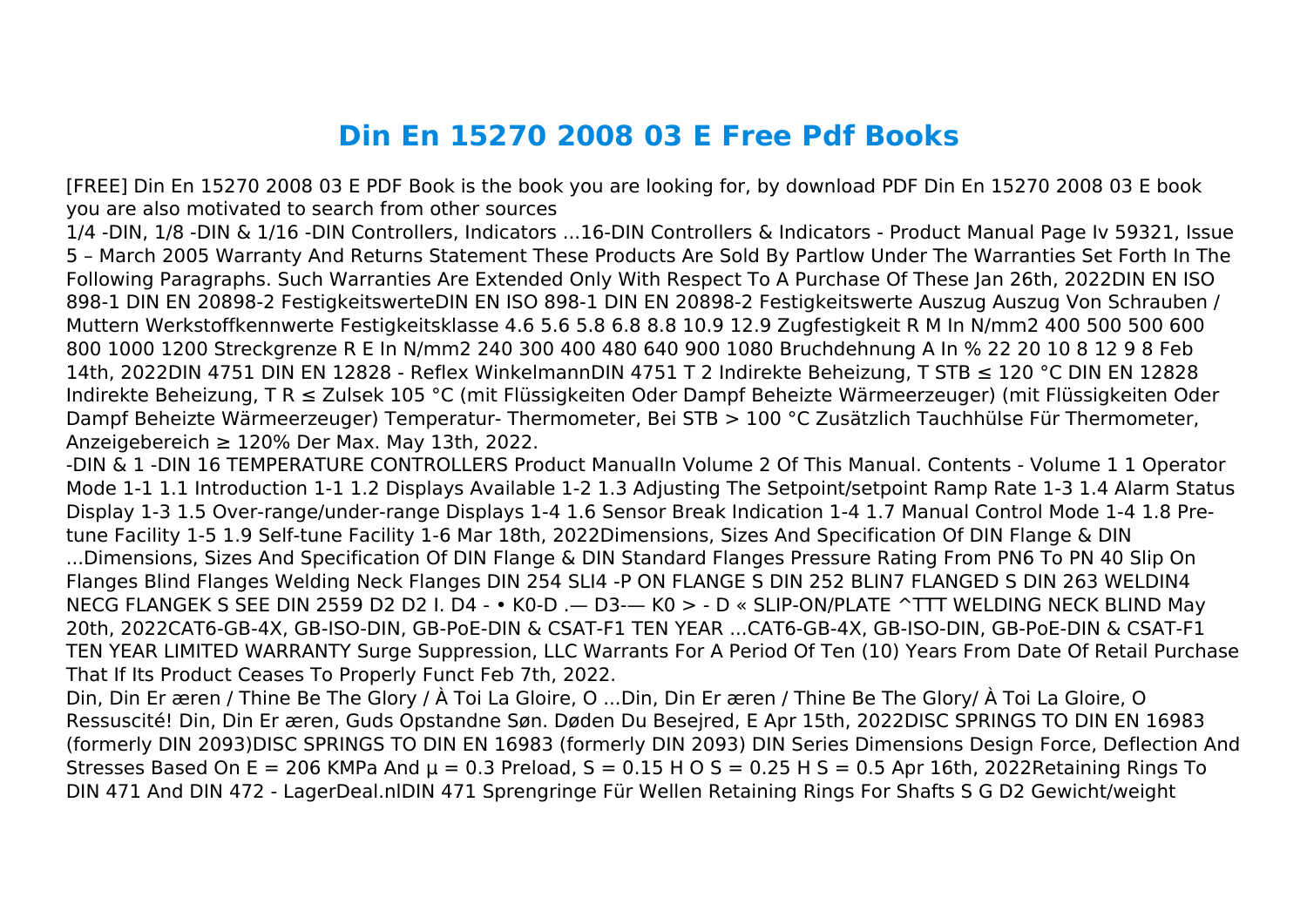Masse/mass Pro/per 1000 Stck./pcs Toleranz D1 Tolerance Toleranz Tolerance DIN 471 Sprengringe Für Wellen Retaining Rings For Shafts S G D2 Gewicht/weight Masse/mass Pro/per 1000 Stck./pcs Toleranz D1 T Jan 21th, 2022. DIN-Normen, DIN-Fachberichte Und NormenhandbücherDIN 14010 2019-04 Angaben Zur Statistischen Erfassung Von Bränden DIN 14034-6 2016-04 Graphische Symbole Für Das Feuerwehrwesen - Teil 6: Bauliche ... Nach DIN EN 12101-2 DIN 18234-1 2018-05 Baulicher Brandschutz Großflächiger Dächer - Brandbeanspruchung Von Unten - May 20th, 2022Sensor Pt 100 To DIN IEC 751 Protection Tubes To DIN 43 ...DIN IEC 751 Pt100 Ωat 0°C, Class B Tolerance: ± (0,3+0.005\*[t])°C Coefficient: α= 0.385\*10-3 °C-1 Depending On Version, There Can Be Up To Two Sensors Mounted Inside One Protection Tube. PROTECTION TUBE FORM BM For Temp May 7th, 2022English Version Of DIN EN 10240 EN 10240 Supersedes DIN ...DIN 2444, January 1984 Edition, Has Been Superseded By The Specifications Of EN 10240. Previous Editions DIN 2444: 1963-03, 1972-08, 1978-07, 1984-01. Ref. No. DIN EN 10240 : 1998-02 English Price Group 11 Sales No. 1111 07.98 DEUTSCHE NORM February 1998 E Feb 26th, 2022.

DIN EN Part Group EG / PG 1 Body A352-LCC / 1.6220, DIN …DIN EN 10204  $* = A$  350 - LF2 / 1.0566 ≤ DN50 Part Group EG / PG 1 Body A352-LCC / 1.6220, DIN EN 10213; Stellite 21 Or 3.1 1 2 Disc AISI 316 Ti / 1.4571, DIN EN 10272; Stellite 6 Or 3.1 2 3 Bellows Hastelloy C276 / 2. Jun 5th, 2022C.BEST Tubes Comply With DIN 73378 And DIN 74324 Norms.\*other Colors Available On Demand NT Natural NR Black AZ Light Blue RO Red GI Yellow VE Green C.BEST Tubes Are Made Of Polyamide 12 (PA12), A Multipurpose Material, Derived From Oil. C.BEST Tubes Comply With DIN 73378 And DIN 74324 Norms. C.BEST Tubes Combine Excellent Mechanical And Chemical Resistance From -40°C Apr 25th, 2022Connecting Cable NEBU-M12 DIN Mounting Rail NRC DIN ...To EN 60947-5-2 192488 PEV-1/4-B-M12 Vacuum Switch G1/8 Plug, Type A, Square Design, To EN 175301-803 Plug Socket Included In The Scope Of Delivery 150261 VPEV-1/8 G1/8 Plug M12x1, 4-pin, Round Design, To EN 60947-5-2 192489 VPEV-1/8-M12 Ordering DataP Apr 22th, 2022.

10.8 DIN ISO 286 ISO – Základní Tolerance 10.6 DIN 228 ...10.7 DIN EN ISO 898-1 | DIN EN 20898-2 Hodnoty Pevnosti ... 10.8 DIN ISO 286 ISO – Základní Tolerance. A22 A B C TECHNICKÁ DATA Technická Data: Ochranná Známka ELESA+GANTER 2018. Při Reprodukci Výkresů Uvádějte Zdroj. Technická Data Tol. (μm) Jmenovité Velikosti Třídy May 26th, 2022Nuts DIN 934 Standard Metric Nuts / DIN 936Nuts DIN 934 Standard Metric Nuts / DIN 936 Www.mchc.ie 18 CC OMPONENTS OMPONENOM P O N E N T S DIN 934 METRIC Standard Nut - Zinc • Supplied In PACK Quantities • Also Available In Stainless Steel Just Replace DIN With RVS E.g. M3RVS934 • Also Available In 10.9 Strength Just Drop DIN And Add On 109 E.g. M6934109 THREAD Apr 17th, 2022HEXAGON NUTS DIN 934, DIN EN 24032DIN (mm) S/m ISO (mm) E (mm) M6 M6 10/5 10/6 11.5 M8 M8 13/6.5 13/7.5 15.0 M10 M10 17/8 16/9.5 19.6 M12 M12 19/10 18/12 21.9 M16 M16 24/13 24/15.5 27.7 BASKET TRAYS ACCESSORIES Framing System HEXAGON NUTS DIN 934, DIN EN 24032 Jan 26th, 2022.